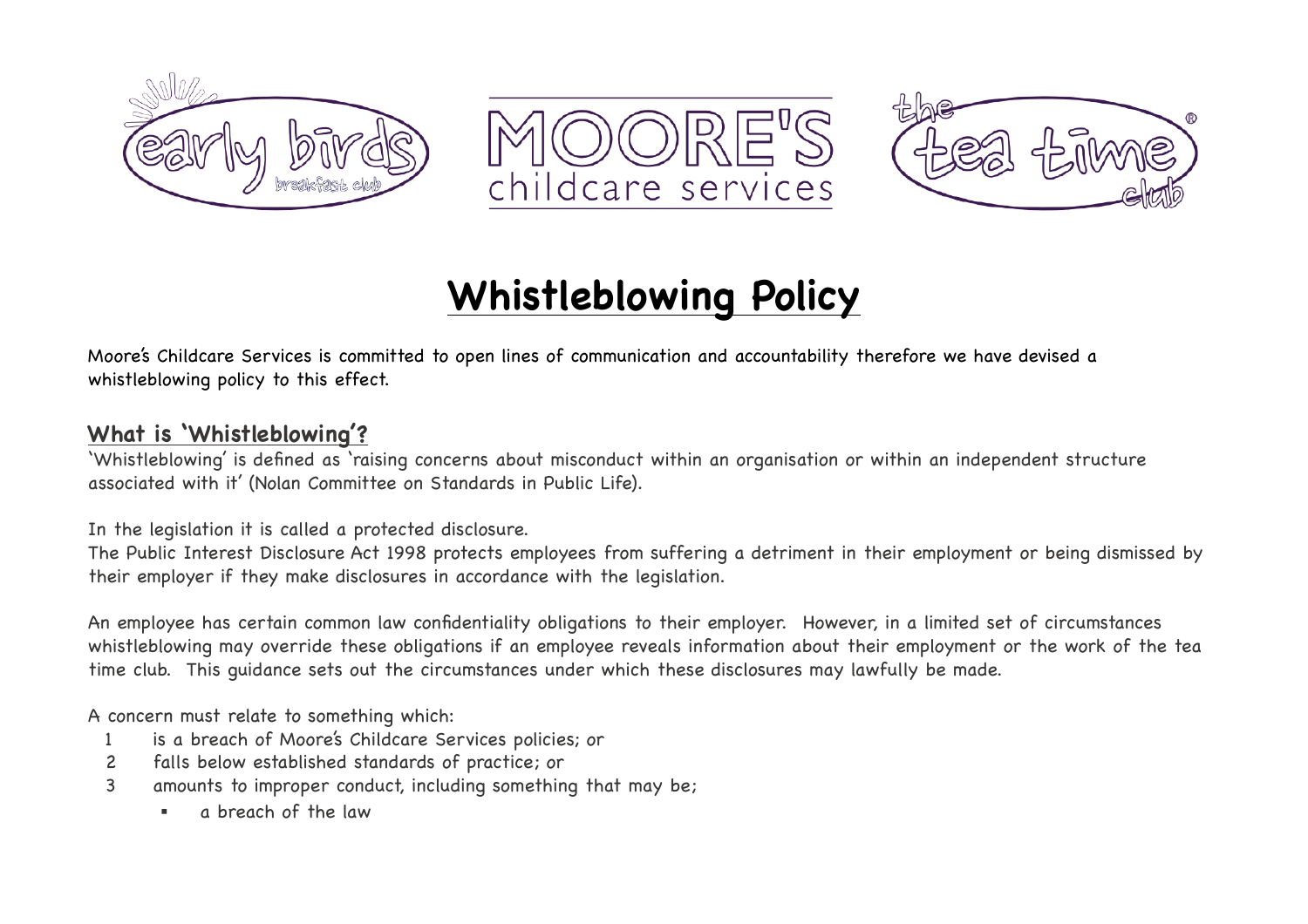- a failure to comply with a legal obligation
- a possible miscarriage of justice
- a Health & Safety risk
- damaging the environment
- **EXECUTE:** misuse of public money
- corruption or unethical conduct
- abuse of children, staff or other users
- deliberate concealment of any of these matters
- any other substantial and relevant concern

These issues could have arisen in the past, be currently happening or likely to happen in the future. The law does not protect an employee who would be breaking the law in making the disclosure.

### **How to Raise a Concern**

All concerns will be treated sensitively and with due regard to confidentiality and where possible every effort will be made to protect your identity if you so wish. Nevertheless, this information will need to be passed on to those with a legitimate need to have this information and it may be necessary for you to provide a written statement or act as a witness in any subsequent disciplinary proceedings or enquiry. This will always be discussed with you first.

## **Step 1**

If you wish to raise a concern you should normally raise it with your line manager. This can be done in person or in writing. The tea time club recognises that sometimes it may be inappropriate for you to approach your line manager with your concern. In these circumstances, a number of alternatives are available depending on the nature of your concern. You can contact any of the following

- \* Ofsted
- \* Social Care
- \* LSCB
- \* Police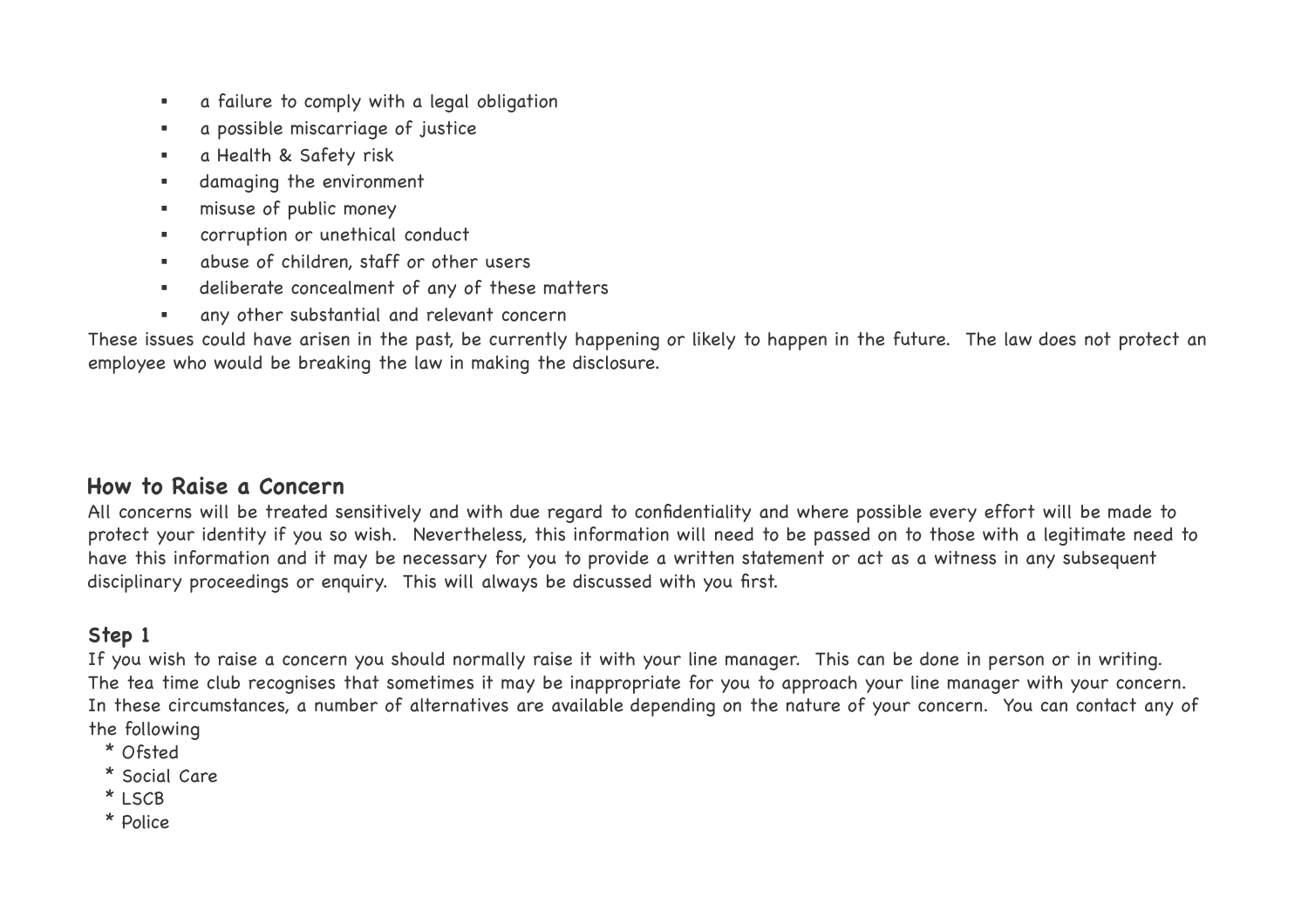### \* NSPCC

Although you are not expected to prove beyond doubt the truth of your concerns, you will need to demonstrate that you have sufficient evidence or other reasonable ground to raise them.

## **Step 2**

The person with whom you have raised your concern will acknowledge its receipt as soon as possible and will write to you within 10 days to let you know how your concern will be dealt with. The information you can then expect to receive is:

- an indication of how the concern will be dealt with
- an estimate of how long it will take to provide a final response
- whether any initial enquiries have been made
- whether further investigations will take place, and if not why not
- information about support available for you

The person with whom you have raised your concern will at the same time notify the HR team that a whistleblowing allegation has been made.

## **Step 3**

Initial enquiries will be made to decide whether an investigation is appropriate. Where an investigation is necessary, it may take the form of one or more of the following:

- an internal investigation by the manager, which may, for example, take the form of a disciplinary investigation
- a referral to Ofsted or the Police
- the setting up of an external independent inquiry

## **Step 4**

You will be informed of the outcome of any investigation, in writing, and/or of any action taken, subject to the constraints of confidentiality and the law. If you do not feel your concern has been addressed adequately you may raise it with an independent body such as one of the following as appropriate:

- **.** the Citizen's Advice Bureau
- Ofsted
- a relevant voluntary organisation
- the Police
- the Local Government Ombudsman
- Equality and Human Rights Commission